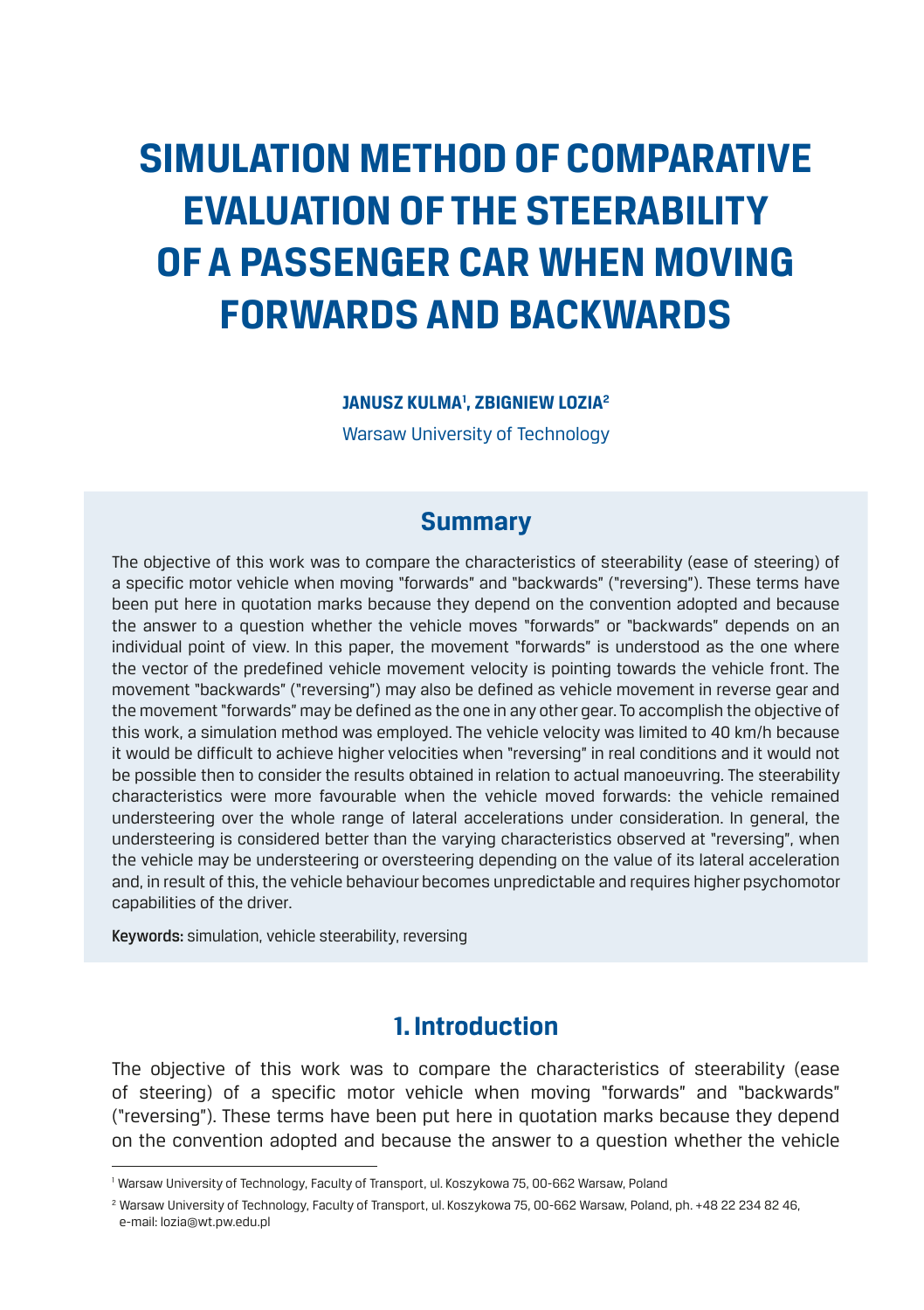moves "forwards" or "backwards" depends on an individual point of view. In this paper, the movement "forwards" is understood as the one where the vector of the predefined vehicle movement velocity is pointing towards the vehicle front. The movement "backwards" ("reversing") may also be defined as vehicle movement in reverse gear and the movement "forwards" may be defined as the one in any other gear.

The term "steerability" is understood by the authors as vehicle's capability to react quickly and precisely to steering wheel movements [1]. This enables the driver to manoeuvre the vehicle easily and to keep it on the intended path. The procedures to examine this property of a vehicle are described in normative documents issued by the International Organization for Standardization (ISO) [2]), Polish Committee for Standardization (PKN) [3], and United Nations Economic Organization for Europe (UN ECE) [4].

Normally, all drivers drive their motor vehicles "forwards" or "backwards" and very few of them think about the issue how the characteristics of their vehicles change with a change in the direction of vehicle motion. This paper is to be an attempt to present and explain differences in the steerability characteristics of a motor vehicle driven "forwards" and "backwards".

The literature dealing with the issues under consideration is very scanty and, as regards details, quite distant from the subject matter of this work. It is known [5] that among the 37 046 road accidents that took place in Poland in 2012, 30 186, i.e. 81.5% of the total, were caused by vehicle operators. In this number, 592 accidents (2.0%) occurred when vehicles were reversing, which resulted in 28 killed and 596 injured. A predominating part of these casualties consisted of pedestrians (16 killed and 456 injured). Similar data were recorded in 2011 [6]. These figures provide grounds for taking up the dynamic properties of vehicles when moving backwards ("reversing"). According to the Polish Highway Code, Chapter 3, Section 5, Article 23, items 1 and 2 [7, 8], the vehicle driver "when reversing, shall give way to another participant in the traffic and exercise special caution", "the vehicle operator shall arrange for another person's assistance in the reversing", and "any reversing in a tunnel, on a bridge or flyover, in a motorway or dual carriageway shall be forbidden".

The hazard accompanying the "backward" driving is taken into consideration at the training of vehicle drivers and operators of mobile machines, especially those used in the construction industry [9, 10, 11]. Publication [11] includes instructions regarding the reversing, with information about the dangerous zones, methods of carrying out the manoeuvre, clothing of the person who assists the driver, and signs given by such a person. Internet guides (e.g. [12, 13]) offer texts, schematic diagrams, photos, and movies that are to help students of driver schools in the performing of a reversing manoeuvre.

Assistance systems such as VRSS (Vehicle Reversing Safety Systems) [14] assist the driver in reversing by detecting obstacles present in the vehicle path and warn the driver that such obstacles exist in the blind spots. Research on systems of this kind is carried out by e.g. Cambridge Vehicle Dynamics Consortium [15, 16].

The authors, however, did not come across any publication presenting a comparison between the steerability of a vehicle moving "forwards" and "backwards".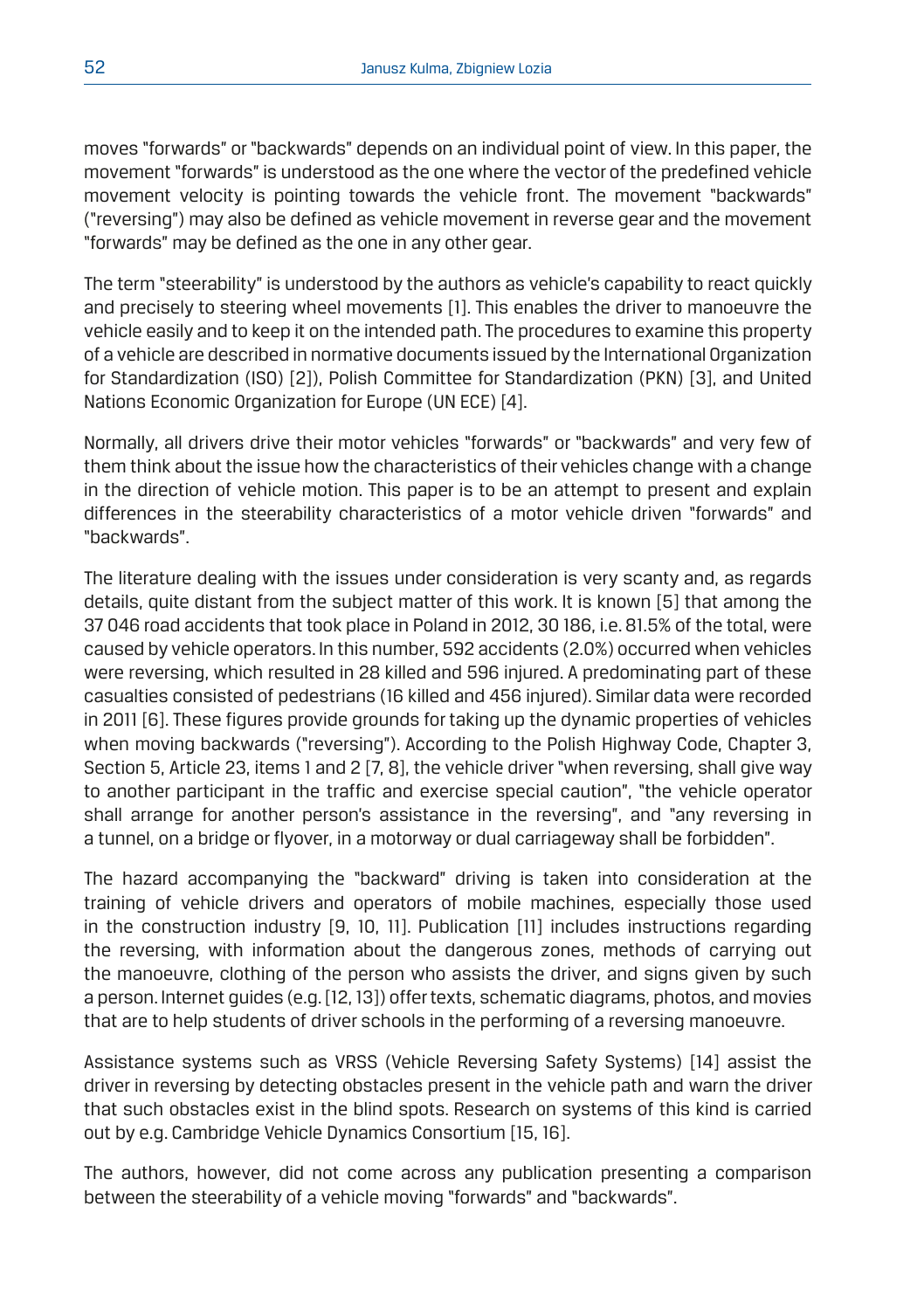The vehicle tests presented herein were simulations carried out with the use of an authorial model and a computer program. Although the tests were merely simulations, endeavours were made for the simulations to be as close to the reality as possible; for this reason, the vehicle velocity was limited to 40 km/h because it would be difficult to achieve higher velocities when "reversing" in real conditions.

# **2. Model and simulation program**

A physical model of a two-axle vehicle has been shown in Fig. 1 [17]. An assumption has been made that the vehicle modelled moves on an even horizontal road surface. The vehicle body and road wheels are treated as rigid bodies. The description of vibrations of the unsprung masses of the suspension system has been omitted. The vehicle body solid has six degrees of freedom; the other four degrees of freedom are related to the rotational motion of road wheels.

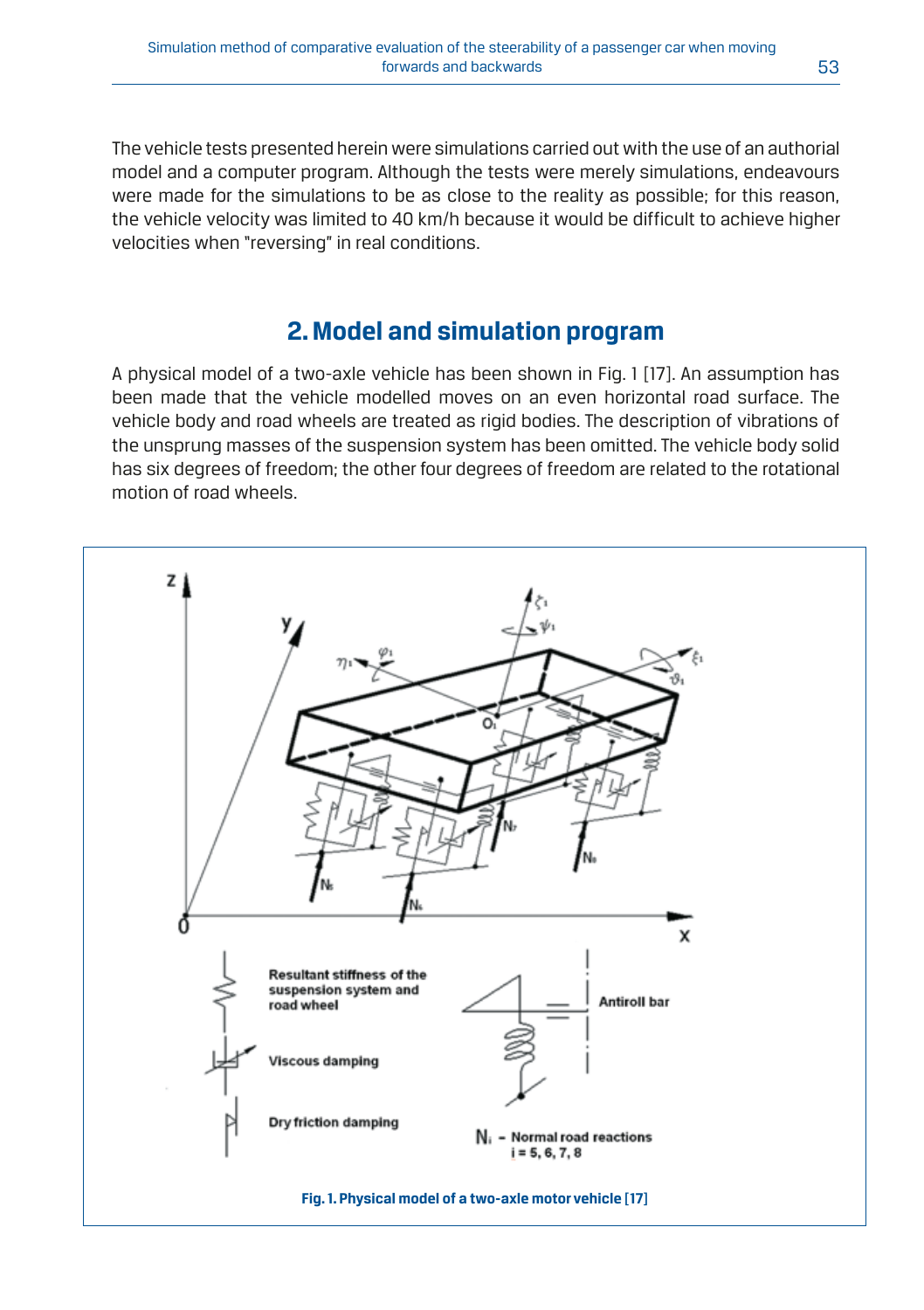The model includes the description of spring forces, dry friction, and viscous damping in the suspension system of each wheel as well as the description of the impact exerted by antiroll bars. The contact forces and the stabilizing moment of a tyre have been modelled with taking into account the impact of vehicle velocity and normal road reaction. The transient states of the lateral force and the stabilizing moment are described by a firstorder differential equation (IPG-Tire model) [17].

In the steering system model (Fig. 2), description of stabilization of the steered wheels, geometrical characteristics of the steering linkage, and flexibility of the steering column, steering gear, and steering rods have been taken into account. The modelling of a 4WS system with a variable speed-dependent ratio between the front and rear steered wheel turning angles is also possible (in compliance with Bosch recommendations).

The plays and dry friction in the steering system and the gyroscopic moments accompanying the turning of rotating steered wheels have been disregarded.



Ten independent generalized coordinates have been adopted to describe the model motion: coordinates  $\mathrm{x_{_{O1}}}, \mathrm{y_{_{O1}}}$ , and  $\mathrm{z_{_{O1}}}$  of point  $\mathrm{O_{_1}}$  (centre of vehicle mass) in the  $\mathrm{Oxyz}$  inertial reference frame, yaw angle (directional angle)  $\psi_1$ , pitch angle  $\phi_1$ , and roll angle  $\vartheta_1$  of the vehicle body, and road wheel rotation angles  $\varphi_{5},\,\varphi_{6},\,\varphi_{7},$  and  $\varphi_{8}$ . The equations of motion were derived with employing the principle of dynamic force analysis.

The authorial simulation program ZL\_FL\_3D solves the equations by approximate methods with maintaining high computation accuracy. The simulation tests were carried out with the use of a standard personal computer. The simulations were not real-time processes. This has the meaning that the time necessary for the computations to be completed depended not only on the model parameters but also on computing capacity of the computer used. Moreover, the vehicle could not be controlled during the simulation and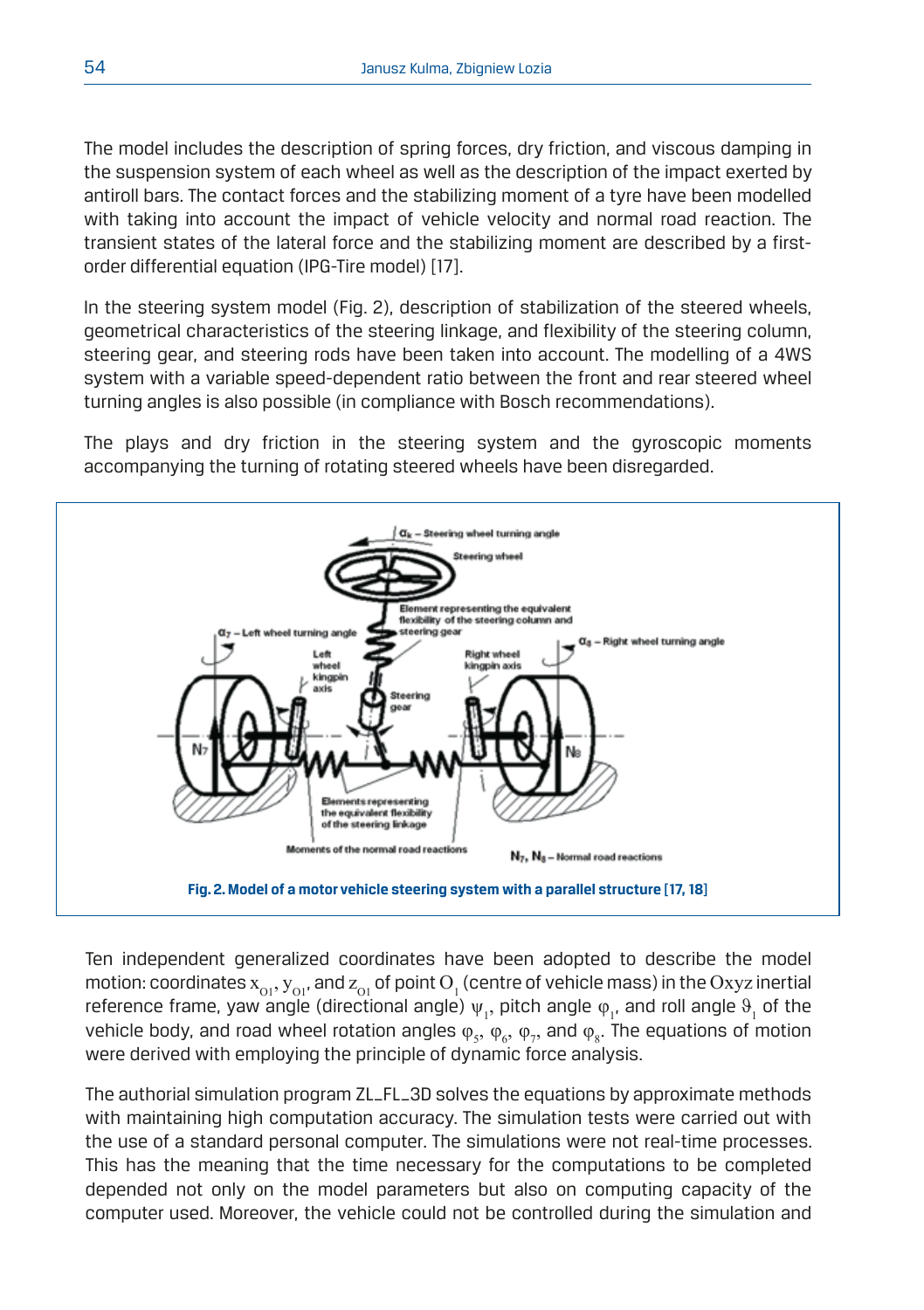the course of the simulation process exclusively depended on the parameters loaded before the process was started. Text files were used to load the input data, to define the range of the output data recorded, and to record the simulation results. The vehicle data described the geometric, inertial, and aerodynamic characteristics of the vehicle; spring characteristics of the suspension system and pneumatic tyres in the vertical direction; pneumatic tyre characteristics in the tangent direction and rolling resistance; geometric and spring characteristics of the steering system; and characteristics of the braking and driving systems. Moreover, parameters describing the environment in which the vehicle was moving, such as wind velocity components, ambient air density, and road surface characteristics, were entered as well. The other data necessary to start the simulation included the variables that controlled the simulation (e.g. time increment and number of steps in the simulation), initial conditions (vehicle position and velocity, angular velocities of individual wheels), and control parameters of vehicle's braking, driving, and steering systems.

The simulation model may be tested in conditions corresponding to high risk and at big changes in vehicle characteristics and vehicle motion parameters.

The simulation of some manoeuvres requires that driver's actions should be defined. In *"open-loop tests"* [17, 18], the driver is represented by time functions of steering wheel turning angle, brake pedal effort, accelerator pedal depressing degree, and transmission gear ratio.

The simulation of "reversing" in the ZL\_FL\_3D program was actually accomplished as a simulation of vehicle movement forwards, but the vehicle was steered by turning rear axle wheels, with interchanging the parameters describing the front and rear vehicle ends and the location of the centre of mass and with altering the parameters describing the aerodynamic properties of the vehicle.

# **3. Vehicle data and description of the manoeuvres simulated**

The data of the simulation model corresponded to a medium-class passenger car, fully loaded (with about 1 500 kg total mass). To compare the steerability characteristics of the vehicle moving "forwards" and "backwards" with each other, two different manoeuvres were simulated. The first one was quasi-steady motion of the vehicle along a path with a varying curvature radius, aimed at determining the vehicle steerability characteristics making it possible to assess whether the vehicle was understeering, neutral, oversteering, or had varying steerability characteristics [2, 3, 18]. The other one was a single dynamic lanechange manoeuvre, considered typical for the driving of a vehicle in road conditions [18].

The simulations were carried out for two different vehicle velocities, two road surface types, and vehicle movements "forwards" and "backwards". The parameters describing the following were modified: road surface type, initial vehicle velocity, vehicle driving system control mode (transmission gear ratio and vehicle velocity to be maintained during the simulation), type of the input applied to the steering wheel, and number of simulation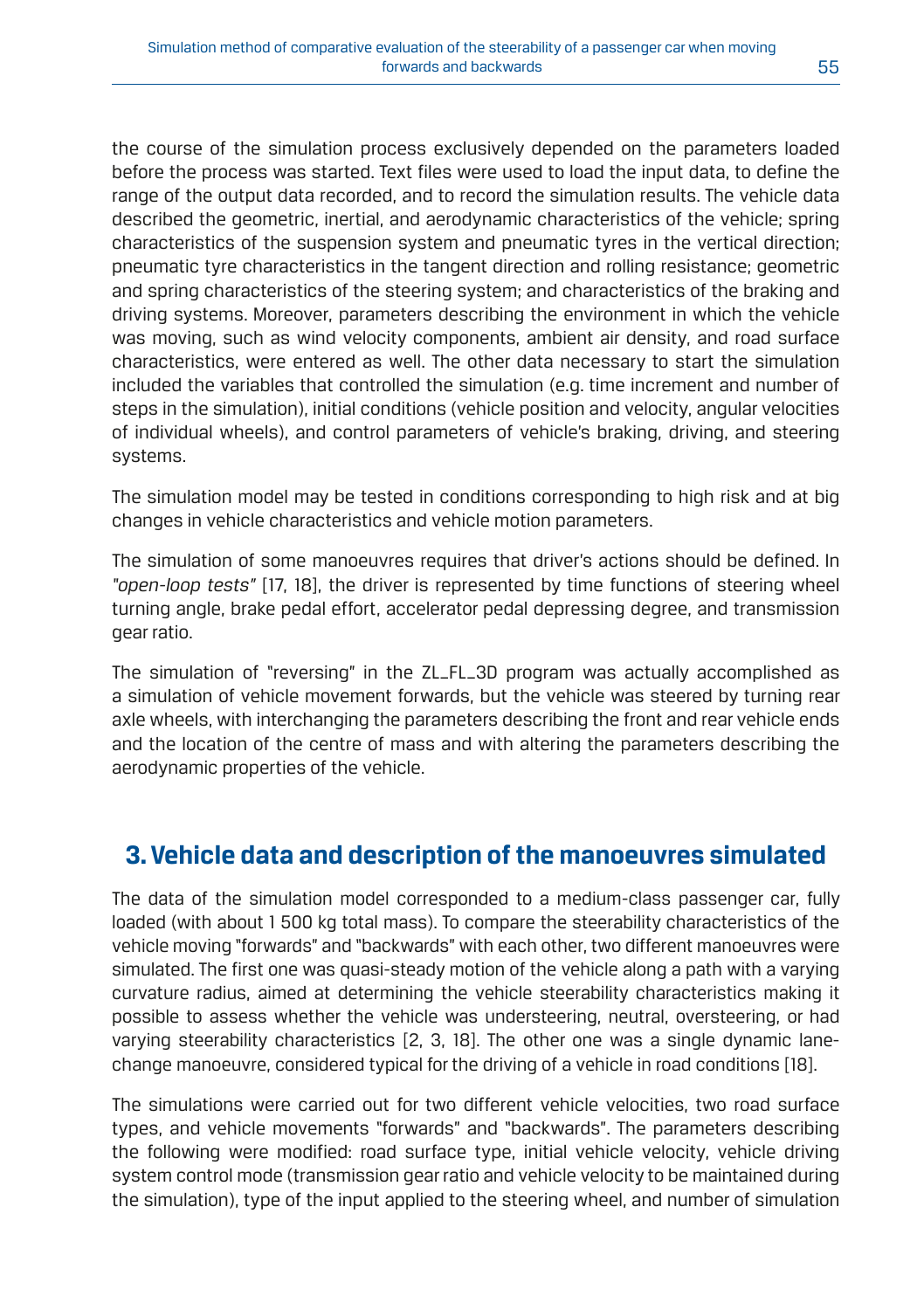steps, which in connection with the time increment adopted for the simulation (0.0001 s in all cases) determined the test duration time; this time should be long enough for all the important manoeuvre stages to be completed and for the parameters describing the vehicle motion at the end of the simulation to be stabilized (the parameters meant here are, first of all, the direction of motion, vehicle accelerations, and value of the moment applied to the steering wheel).

The parameters characteristic for individual manoeuvres will be presented when they are analysed. The parameters depending on vehicle velocity, road surface type, and vehicle movement direction ("forwards" or "backwards") have been given in Tables 1, 2, and 3.

| Vehicle<br>velocity | Velocity of<br>point 0, in the<br>0 direction | Angular velocities of road wheels |             |                      |             |
|---------------------|-----------------------------------------------|-----------------------------------|-------------|----------------------|-------------|
|                     |                                               | Movement "forwards"               |             | Movement "backwards" |             |
|                     |                                               | <b>Front wheels</b>               | Rear wheels | <b>Front wheels</b>  | Rear wheels |
| [km/h]              | [m/s]                                         | [rad/s]                           | [rad/s]     | [rad/s]              | [rad/s]     |
| 10                  | 2.78                                          | 10.11                             | 10.22       | 10.22                | 10.11       |
| 40                  | 11.11                                         | 40.60                             | 40.75       | 40.75                | 40.60       |

## Table 1. Initial conditions depending on vehicle velocity

## Table 2. Pneumatic tyre characteristics in the tangent direction, depending on the road surface type

| Road surface type    | Maximum value of the<br>coefficient of adhesion | Coefficient defining the dependence of the<br>coefficient of adhesion on the slip velocity |
|----------------------|-------------------------------------------------|--------------------------------------------------------------------------------------------|
| $[-]$                | l-l                                             | [s/m]                                                                                      |
| Dry asphalt concrete | 0.95                                            | 0.01                                                                                       |
| Wet asphalt concrete | 0.75                                            | 0.016                                                                                      |

## Table 3. Driving system control parameters

|                  | Driving system<br>control mode | Controlled                   | Current transmission gear ratio |                         |
|------------------|--------------------------------|------------------------------|---------------------------------|-------------------------|
| Vehicle velocity |                                | constant vehicle<br>velocity | Movement<br>"forwards"          | Movement<br>"backwards" |
| [km/h]           | $\mathbf{F}$                   | [m/s                         | [–]                             | l-l                     |
| 10               | Keeping the                    | 2.78                         | 3.778                           | 3.526                   |
| 40               | vehicle velocity<br>constant   | 11.11                        | 1.944                           | 3.526                   |

## **3.1. Vehicle motion along a path with a varying curvature radius**

The most typical vehicle steerability tests are those carried out in the conditions of steady motion along a circular path, with different vehicle velocities and different radii of the circle. Pursuant to standard ISO 4138 [2] and the corresponding Polish Standard PN 90/S 47350 [3], vehicle test drives with different velocities along a path with a constant curvature radius are recommended. Hence, such a test is a *"closed-loop test"* with a driver–vehicle–environment–driver feedback [18].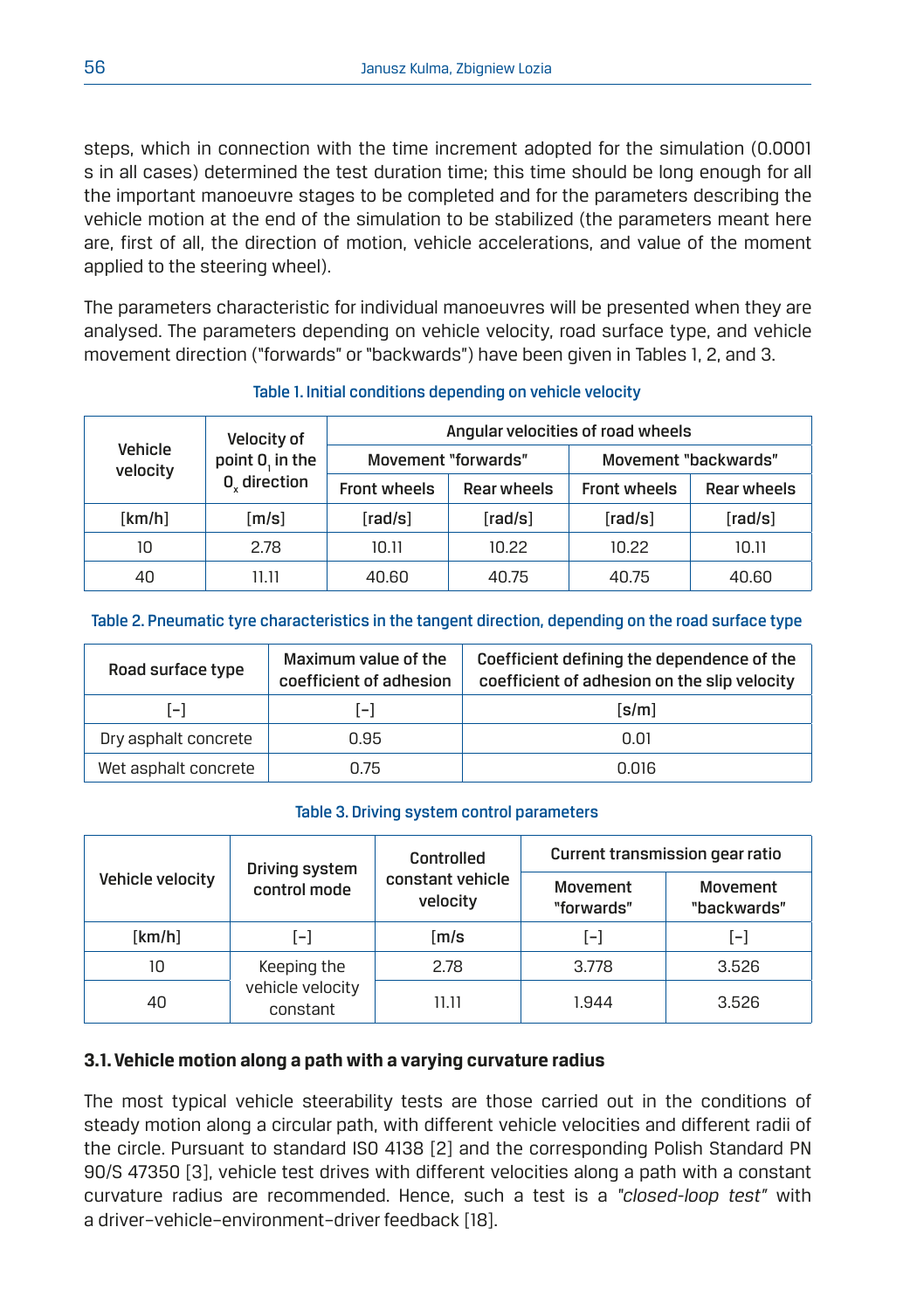In simulation tests, an *"open-loop"* version of this test (without the said feedback) is allowed, which is impracticable in real conditions because of the required dimensions of a road stretch on which the measurements could be carried out. The vehicle velocity is kept constant and the curvature radius of the vehicle path varies due to gradual increase in the steering wheel turning angle.

Simulation tests of vehicle motion along paths with varying curvature radii were carried out for two different vehicle velocities (10 km/h and 40 m/h) and two road surface types (dry asphalt concrete and wet asphalt concrete). At each test, the vehicle velocity during the simulation was constant, if disregarding small fluctuations caused by varying resistance to vehicle motion. The steering wheel turning angle was linearly increased during the simulation; in consequence, the vehicle path changed as well. Since these parameters were changed slowly, the motion may be considered as taking place in steady-state conditions. The input values of the steering wheel turning angle at the "forward" and "backward" movements had opposite signs, which caused the vehicle to turn in the same direction ("leftwards" or "rightwards") and facilitated the comparisons between results.

The time history of the input applied to the steering wheel has been presented in Fig. 3 and the parameters characteristic for the simulation of vehicle motion along a path with a varying curvature radius (quasi-steady-state motion simulation tests) have been given in Table 4.



| Parameter                                            | Value                                    | Unit  |
|------------------------------------------------------|------------------------------------------|-------|
| Number of steps in the simulation                    | 1 200 000                                | $[-]$ |
| Type of the input applied to the steering wheel      | Linear increase from<br>a constant value | 0.016 |
| Increase in the steering wheel turning angle         | 9.42                                     | [rad] |
| Time of increase in the steering wheel turning angle | 120                                      | [s]   |
| Initial value of the steering wheel turning angle    |                                          | [rad] |

#### Table 4. Parameters for all the quasi-steady-state motion simulation tests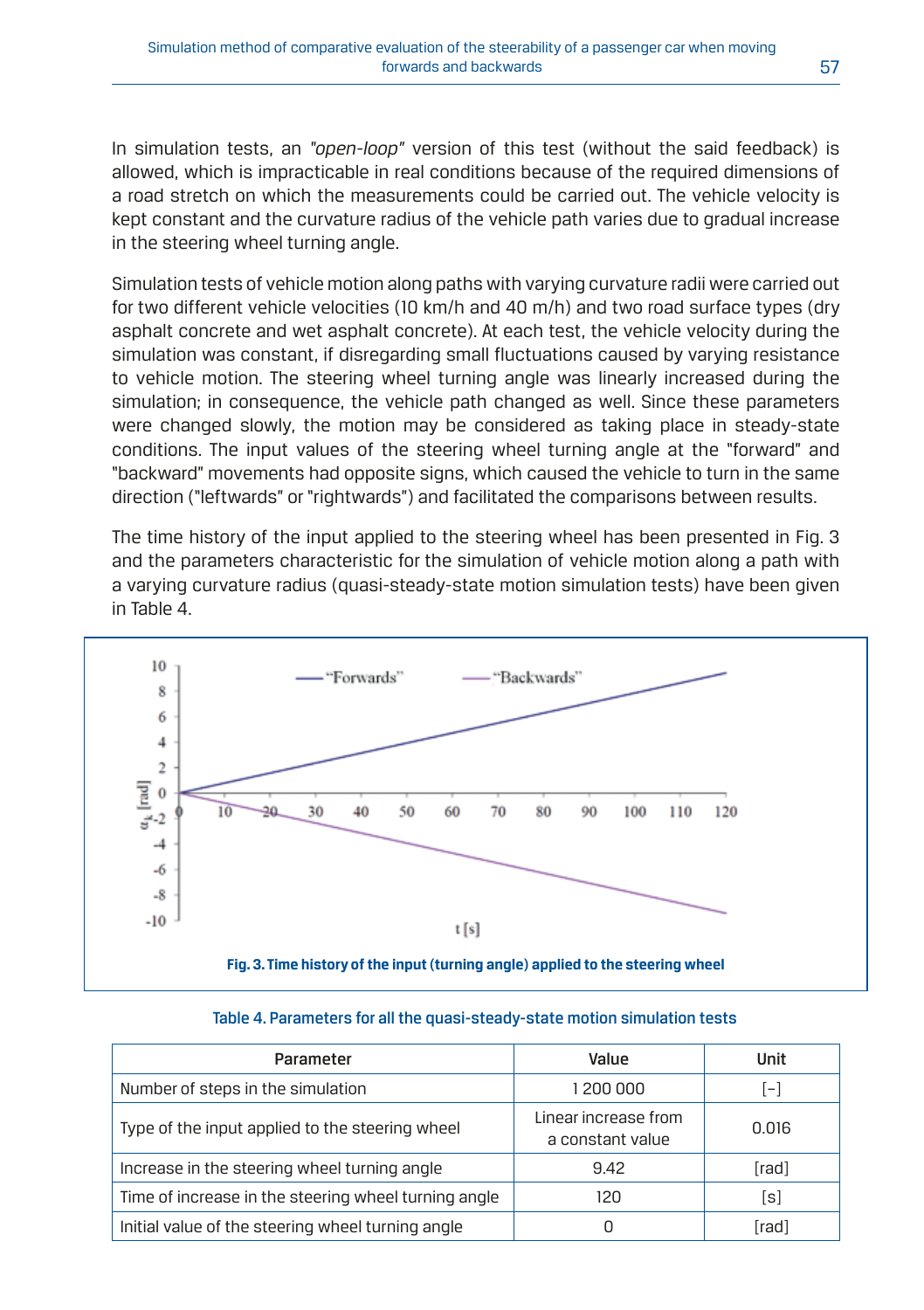## **3.2. Single lane-change manoeuvre**

The single lane-change manoeuvre is typical for vehicle driving in road conditions. It may be treated as a manoeuvre to avoid an obstacle present in the vehicle driving lane or one of the phases of an overtaking manoeuvre. It is a "closed-loop test". The results of such a test depend to a significant degree on the driver who observes the effects of his/her actions and who corrects them by changing the steering wheel turning angle. The authors of this paper were exclusively interested in vehicle properties; therefore, they adopted the "open-loop test" procedure, pursuant to standard ISO TR 8725 [19], where the input applied to the steering wheel has the form of one period of a sinusoid. Such an input represents quite well the input actually applied by the driver during a single lane-change manoeuvre in real conditions. It should be borne in mind, however, that actually the input may be more complex because the driver (in a "closed-loop test") can correct the steering wheel turning angle depending on changing conditions of vehicle motion and traffic situation.

The single lane-change manoeuvre may be divided into three separate phases:

- vehicle movement along a rectilinear path;
- lane change proper;
- continuation of movement along a rectilinear path on the neighbouring road lane.

In the simulation, the first phase of the manoeuvre was skipped because in this phase, the vehicle moves in steady-state conditions and the parameters of this motion when the vehicle moves "forwards" and "backwards" are close to each other. Thanks to the skipping of the first phase of the manoeuvre, the vehicle was in both cases in an identical position at the instant of starting the second phase, while this instant is most important. The time of simulation of the third phase of the manoeuvre was limited to a value sufficient for the vehicle motion parameters to return to the steady-state conditions.

The simulation of this manoeuvre was carried out for a vehicle velocity of 40 km/h and two road surface types, i.e. dry asphalt concrete and wet asphalt concrete. The values of the parameters characteristic for the simulation of this manoeuvre have been specified in Table 5. The input was so selected that the vehicle path remained within the prescribed "corridor", which has been shown in Fig. 4.

| Parameter                                                | Value                             | Unit           |
|----------------------------------------------------------|-----------------------------------|----------------|
| Number of steps in the simulation                        | 30 000                            | $\overline{ }$ |
| Type of the input applied to the steering wheel          | One period of<br>sinusoidal input |                |
| Amplitude of changes in the steering wheel turning angle |                                   | [rad]          |
| Period of changes in the steering wheel turning angle    |                                   | [s]            |

## Table 5. Parameters for all the single lane-change manoeuvre simulation tests

When analysing the drawings provided in the subsequent part of this paper and showing the path of vehicle motion, one should bear in mind the following:

In Fig. 4, the red horizontal solid lines mark out and separate individual traffic lanes;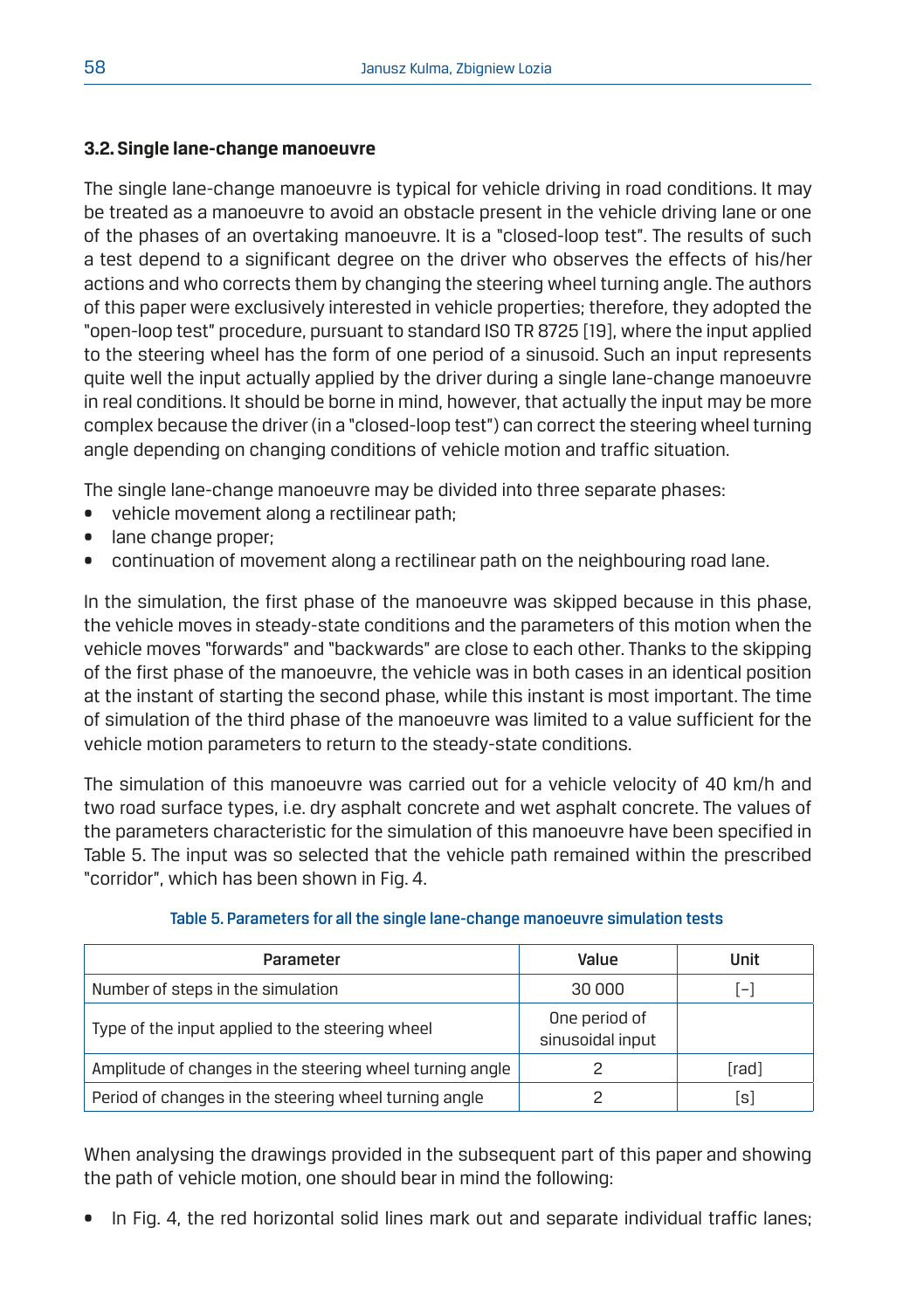this means that they delimit the desired vehicle path (the path of vehicle contour); the dashed lines delimit the desired path of the centre of vehicle mass.

- As mentioned above, the horizontal solid lines delimit the traffic lanes, but the vertical solid line represents an obstacle extending to the middle of width of the traffic lane in which the vehicle moved before start of the manoeuvre.
- The horizontal dashed lines are shifted from the corresponding solid lines towards the centreline of the appropriate traffic lane by a distance equal to a half of the vehicle width and the vertical dashed line is an extension of the corresponding solid line, with its length being equal to a half of the vehicle width.
- The gap between the central horizontal solid lines (separating the traffic lanes from each other) marks out the allowed distance of the lane-change manoeuvre; this gap is 20 m long.
- The manoeuvre is considered successful if none of the trajectories of the vertices of vehicle contour exceeded the red solid lines and, additionally, the trajectory of the centre of vehicle mass did not exceed the dashed lines.



To analyse the vehicle position on the horizontal road plane, the vehicle contour has been assumed to have a simplified form of a rectangle. The X coordinate of the initial position of point  $0<sub>1</sub>$  (centre of vehicle mass) was so adjusted that the X coordinates of the two vertices of the rectangle representing the vehicle contour that were most advanced in the  $O<sub>a</sub>$  direction were equal to zero. The input applied to the steering wheel as presented in Fig. 5 was so selected that the manoeuvre ended in success when the vehicle moved "forwards" (i.e. the vehicle contour passed as close as possible the lines delimiting the prescribed "corridor" with simultaneously adequate readability of drawings being secured). The end position of the vehicle in the drawings presenting the vehicle motion was assumed to be the one where the vehicle was situated at an instant of 2.21 s from the beginning of the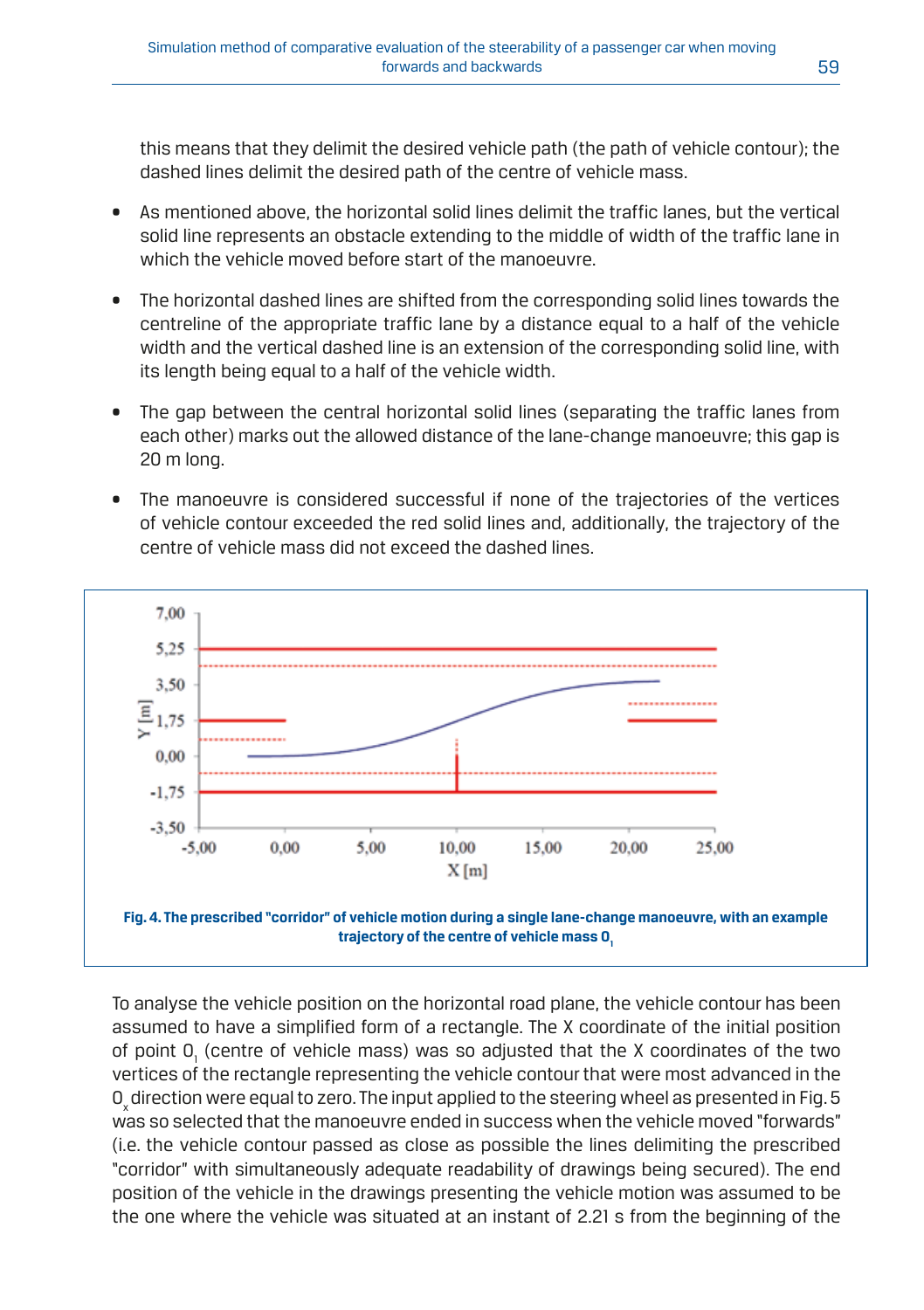simulation process. This is the time after which the X coordinates of the vertices of the vehicle contour moving "backwards" reached a value exceeding 20 m (this is the length of the allowed distance of the lane-change manoeuvre).



# **4. Results of simulation computations**

## **4.1. Simulation results for the vehicle motion along a path with a varying curvature radius**

Results of the simulation for a vehicle velocity of 40 km/h and the road surface being dry and wet have been presented in Figs. 6 and 7. When comparing the trajectories of the centre of vehicle mass at movements "forwards" and "backwards" between each other, one may notice the graph plotted for the movement "backwards" to be shifted to the right in relation to that for the movement "forwards". Similar results, including the shift (although the shift was smaller in this case), were recorded for the movements with a velocity of 10 km/h. The said shift results from a difference in the position (shift to the right at the "backward" movement) of the instantaneous centre of vehicle rotation at the beginning of the manoeuvre. If the tyre sideslip angles are so small that they may be disregarded, the instantaneous centre of vehicle rotation lies on a straight line that is a projection of the axis of the non-steered road wheels on the road plane [1]. With an increase in the tyre sideslip angles, which takes place simultaneously with an increase in the vehicle velocity and/or steering wheel turning angle, the instantaneous centre of vehicle rotation is shifted and its location depends on the tyre sideslip angle values.

One of the criteria of assessment of the simulation results was the number of loops made by the centre of vehicle mass during the simulation test, determined from the total vehicle yaw angle according to the equation:

$$
n_p = \frac{\psi_{1k}}{2\pi} \tag{1}
$$

where:  $n_{\rm s}$  – number of loops in the trajectory of the centre of vehicle mass;  $\psi_{ik}$  – total vehicle yaw angle.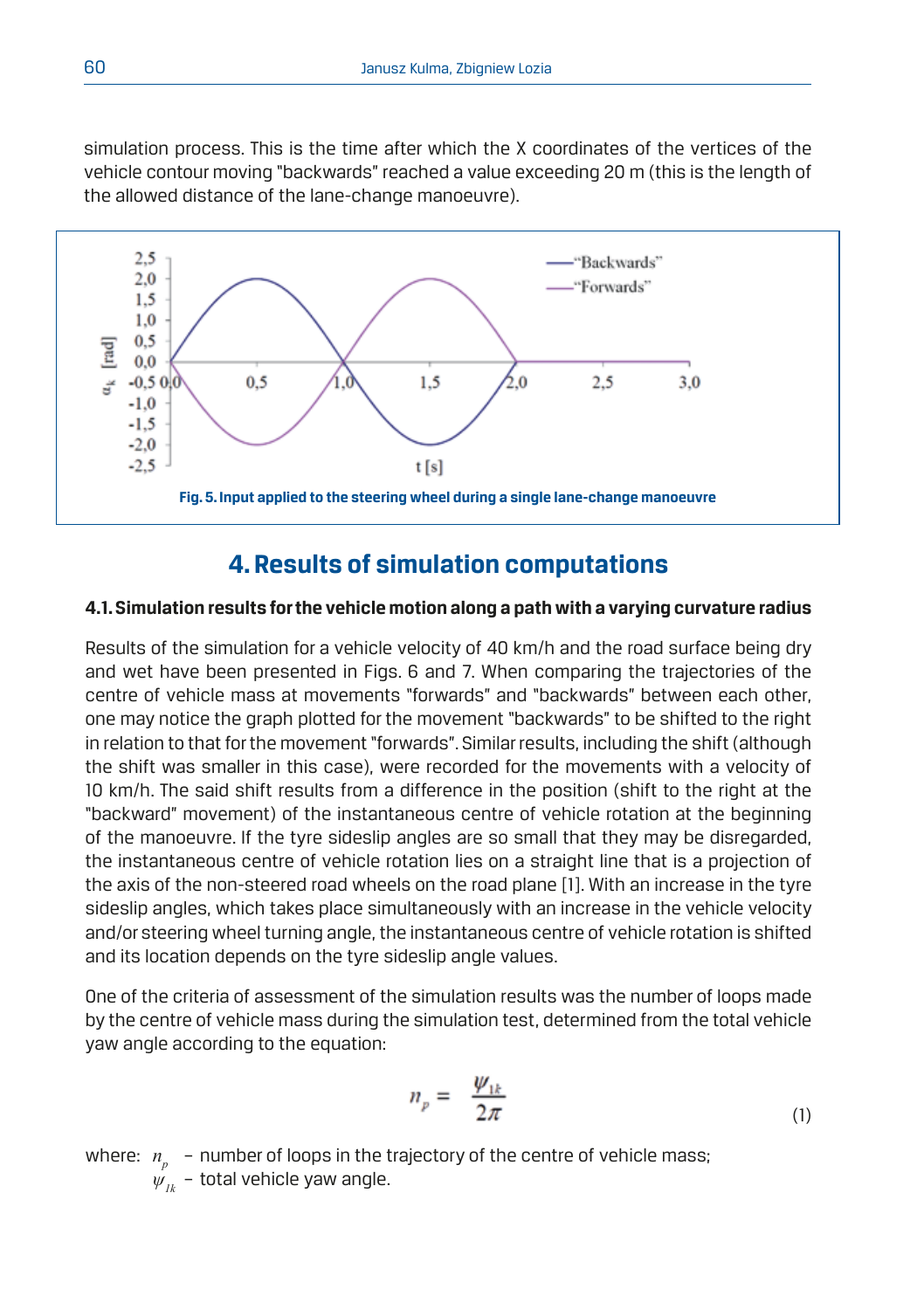The simulation results obtained for different vehicle velocities and road surface types and for vehicle movements "forwards" and "backwards" have been brought together in Fig. 8.

In all the cases, the number of loops was higher for the movement "backwards", with the biggest difference being recorded for the velocity of 40 km/h and dry asphalt concrete. The growth in the difference with increasing velocity may be explained, *inter alia*, by longer distance travelled by the vehicle, which translated into a higher number of the loops in the trajectory of the centre of vehicle mass and, in consequence, bigger differences in the numbers of loops. On the road with a wet asphalt-concrete surface and at the vehicle velocity of 40 km/h, lower values were recorded because of bigger tyre sideslip angles (which are ignorable at low velocities) and, in consequence, a bigger radius of the trajectory of the vehicle centre of mass (in this range of lateral accelerations, the vehicle was chiefly understeering; this will be discussed in a subsequent part of this paper).

The steerability of a motor vehicle is defined, *inter alia,* by the ease of steering of the vehicle; it is obvious, therefore, that the value of the moment of forces applied to the steering wheel has been chosen as one of the steerability assessment criteria. Although this moment does not directly characterize the vehicle behaviour, it is important for the course of the manoeuvre in real conditions, because it may make the manoeuvre considerably more difficult or even infeasible for the driver. The sign of the moment of forces on the steering wheel depended on the sign of the steering wheel rotation angle; therefore, the absolute value of this moment was taken into account. The maximum and average values of the modulus of the moment of forces on the steering wheel during the simulation of this manoeuvre have been presented in Figs. 9 and 10.

In all the cases, the absolute value of the moment of forces on the steering wheel was higher when the vehicle moved "forwards". It is worth pointing out here that primarily the castor angle and additionally the kingpin inclination angle are so selected that they fulfil their stabilizing function during the "forward" movement. When the vehicle moves "backward", the castor angle has a destabilizing impact, reducing the values of the stabilizing moment and of the moment of forces on the steering wheel, and this explains the very big drop in the moment on the steering wheel at low vehicle velocities. At higher velocities, the main role is played by the stabilizing moment generated by the tyre rather than the wheel angles and the values of the moment of forces on the steering wheel are more close to each other for the "forwards" and "backwards" movements. The lower value of the moment of forces on the steering wheel when the vehicle moved on the road with a wet asphalt-concrete surface can be explained by a decrease in the value of the coefficient of adhesion and, in consequence, in the stabilizing moment generated by the tyre.

The main goal of the simulation tests carried out was to determine the characteristic curves describing the steerability. These curves may be determined on the grounds of an analysis of the input signal in the form of the steering wheel turning angle in the domain of lateral vehicle acceleration. Figs. 11 and 12 present the characteristic curves of the steerability, showing the dependence of the difference between the steering wheel turning angle and the angle of turning the steering wheel of the Ackermann vehicle (i.e. a vehicle where the tyre sideslip angles are negligible) on the lateral acceleration [1, 2, 3, 18]. These characteristic curves were only determined for the vehicle velocity of 40 km/h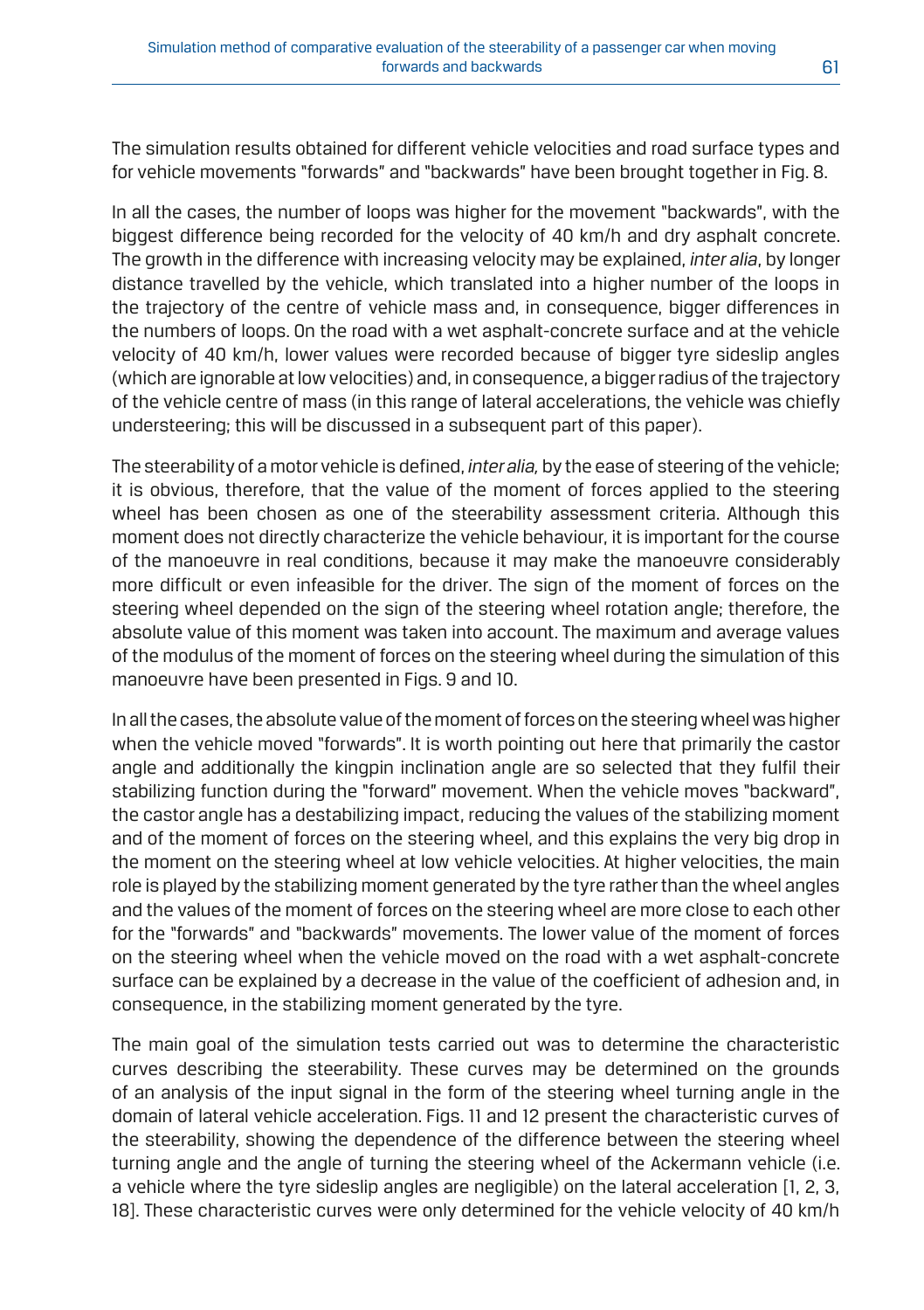because the accelerations developed at the velocity of 10 km/h are too low for the sideslip to have any considerable impact on the vehicle motion. A criterion of the steerability assessment is the angle of inclination of the tangent to the characteristic curve  $\alpha_{\rm k}$ – $\alpha_{\rm k\_Ack}$ =f( $a_{\rm q1}$ ) in relation to the Ackermann line lying on the horizontal axis. The vehicle is oversteering when the values of this angle are negative, neutral when this angle is equal to zero, and understeering when the values of this angle are positive.

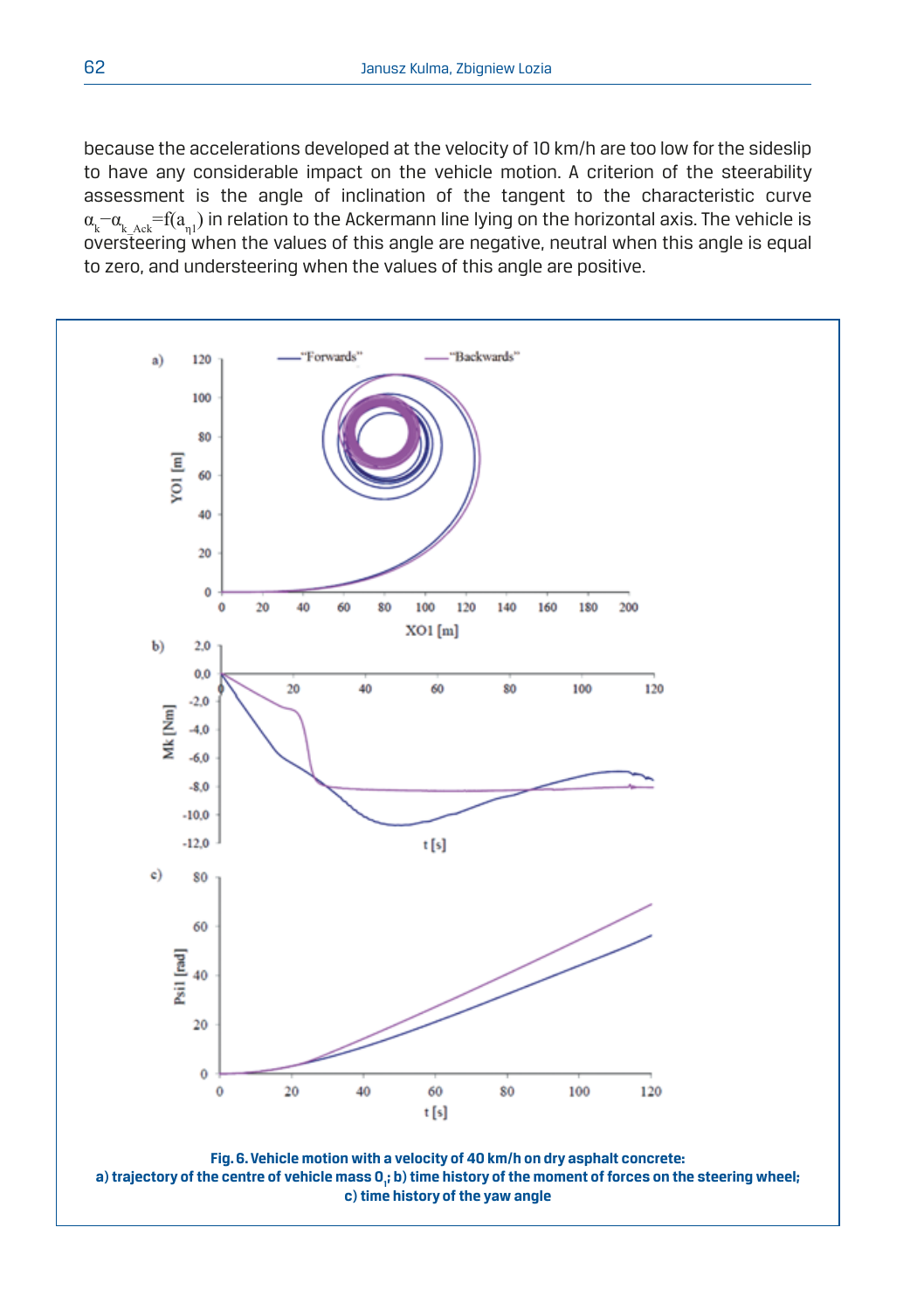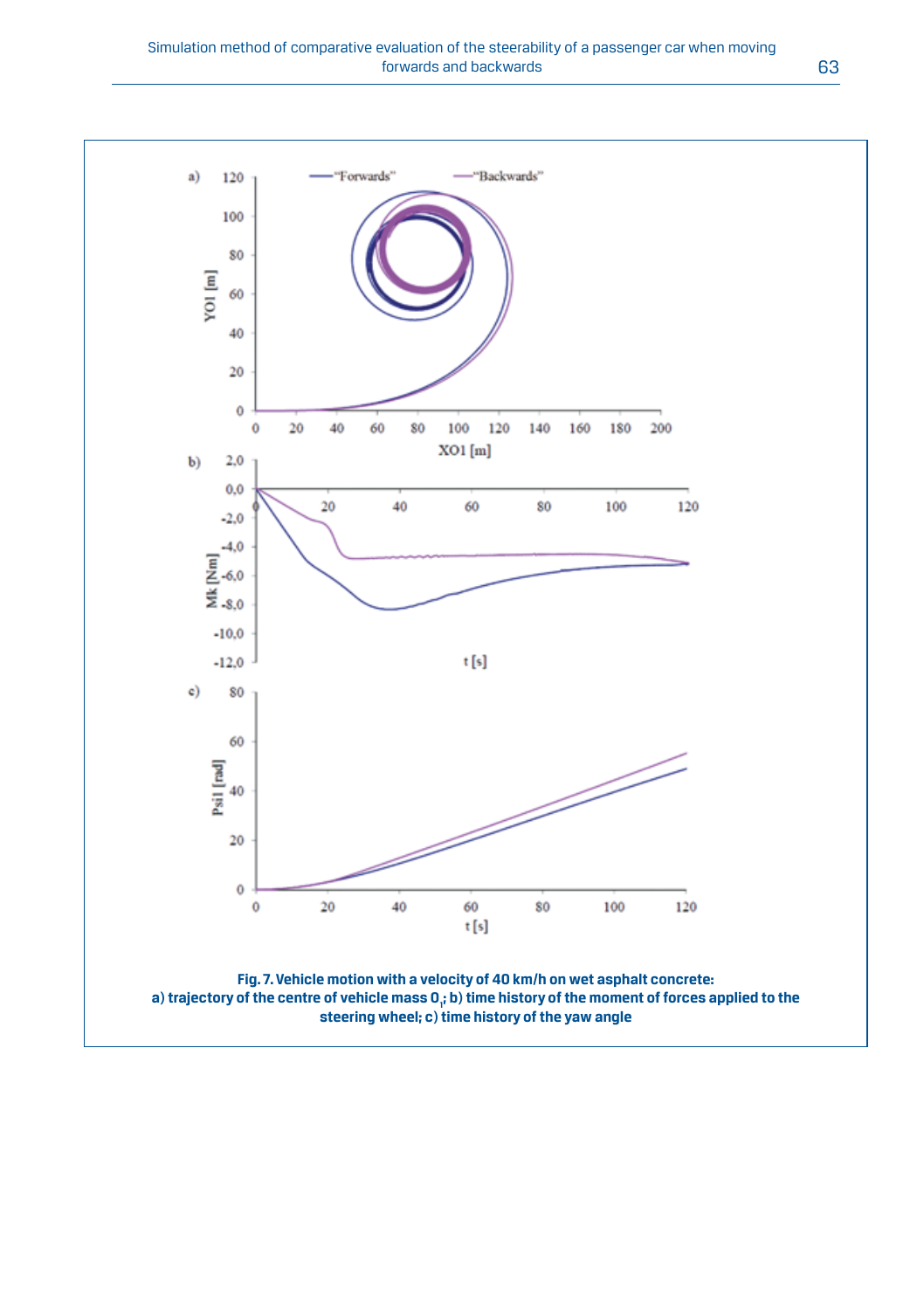

For the "forward" movement, the steerability curves obtained (Figs. 11 and 12) show the vehicle to be understeering in the whole range under consideration. What is conspicuous is a radical increase in the curve slope, starting from a lateral acceleration value of about 2.8 m/s<sup>2</sup> and about 2.5 m/s<sup>2</sup> for the vehicle moving on dry and wet asphalt concrete, respectively. The vehicle moving "backwards" is understeering, similarly to the vehicle moving "forwards", within a lateral acceleration range of up to 3.10 m/s<sup>2</sup> for dry asphalt concrete and up to 2.76 m/s<sup>2</sup> for wet asphalt concrete. At the lateral acceleration values as specified above (3.10 m/s<sup>2</sup> and 2.76 m/s<sup>2</sup>), the vehicle steerability curves turn to neutral; for higher accelerations, the vehicle becomes oversteering. The slope of the tangent to the characteristic curve changes again at lateral acceleration values of 6.17 m/s<sup>2</sup> and 4.92 m/s<sup>2</sup> for the vehicle being driven on dry and wet asphalt concrete, respectively. For the acceleration values exceeding these thresholds, the vehicle motion becomes unsteady; for the sake of readability of the characteristic curves, the range corresponding to the absolute values of the steering wheel turning angle exceeding 3 rad has been omitted.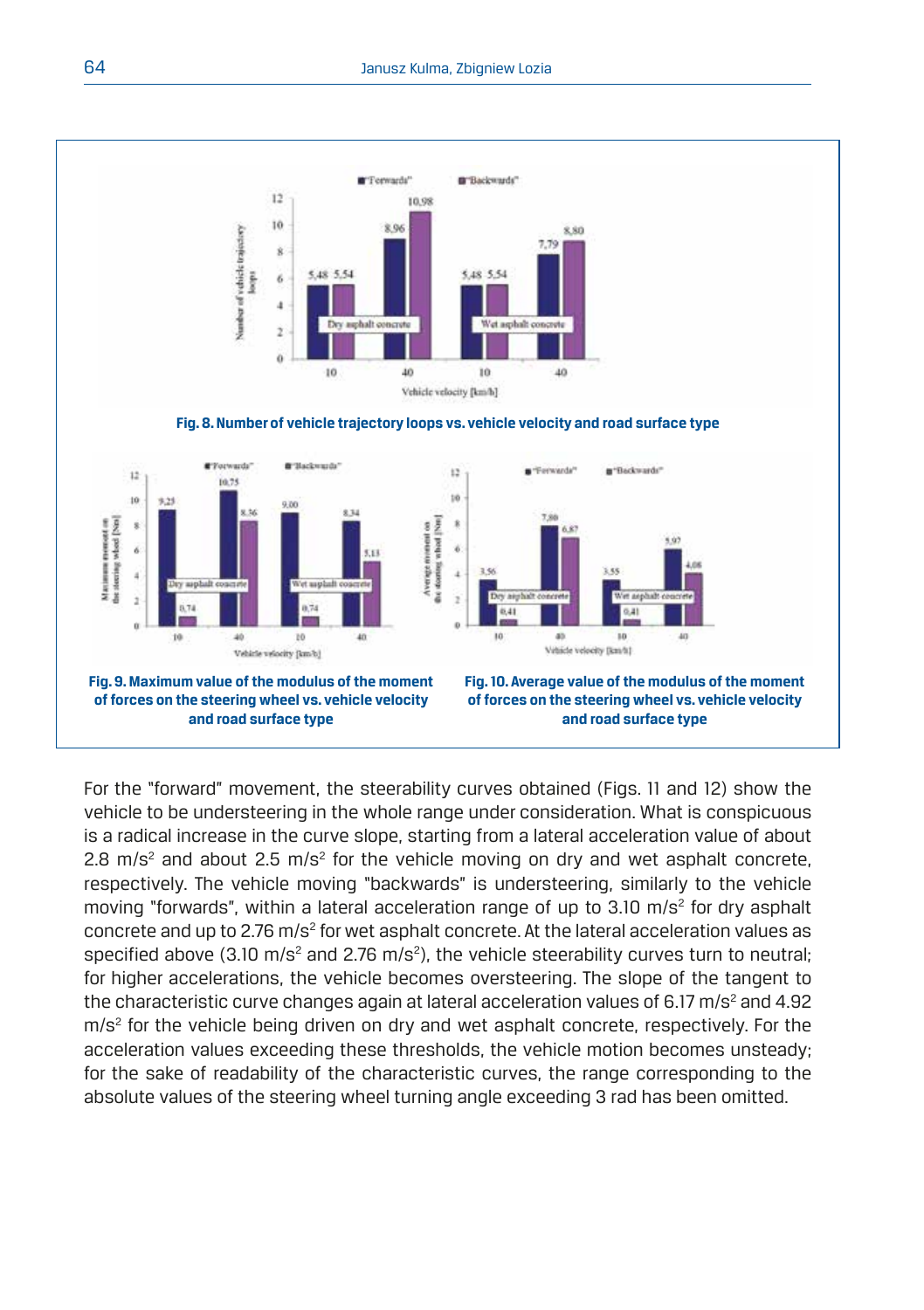

An analysis of the steerability curves shows that the vehicle under tests may be considered neutral or almost neutral only when moving "backwards" and only within narrow ranges of lateral acceleration values. For the lateral acceleration values different from those specified previously, the vehicle is either understeering or oversteering. Significant understeering or oversteering is a disadvantageous property of a vehicle. In consideration of the ease of steering, however, the understeering is a more desirable feature because when an understeering vehicle is cornering, the steering wheel turning angle must be increased for the vehicle to be maintained on the intended path while for an oversteering vehicle, the driver must appropriately reduce this angle and the behaviour of this kind is less intuitive and requires higher psychomotor capabilities of the driver. There are cases where some oversteering is a desirable feature, but this is chiefly useful in motor sports where the result achieved (driving time as short as possible) may be preferred to the ease of manoeuvring.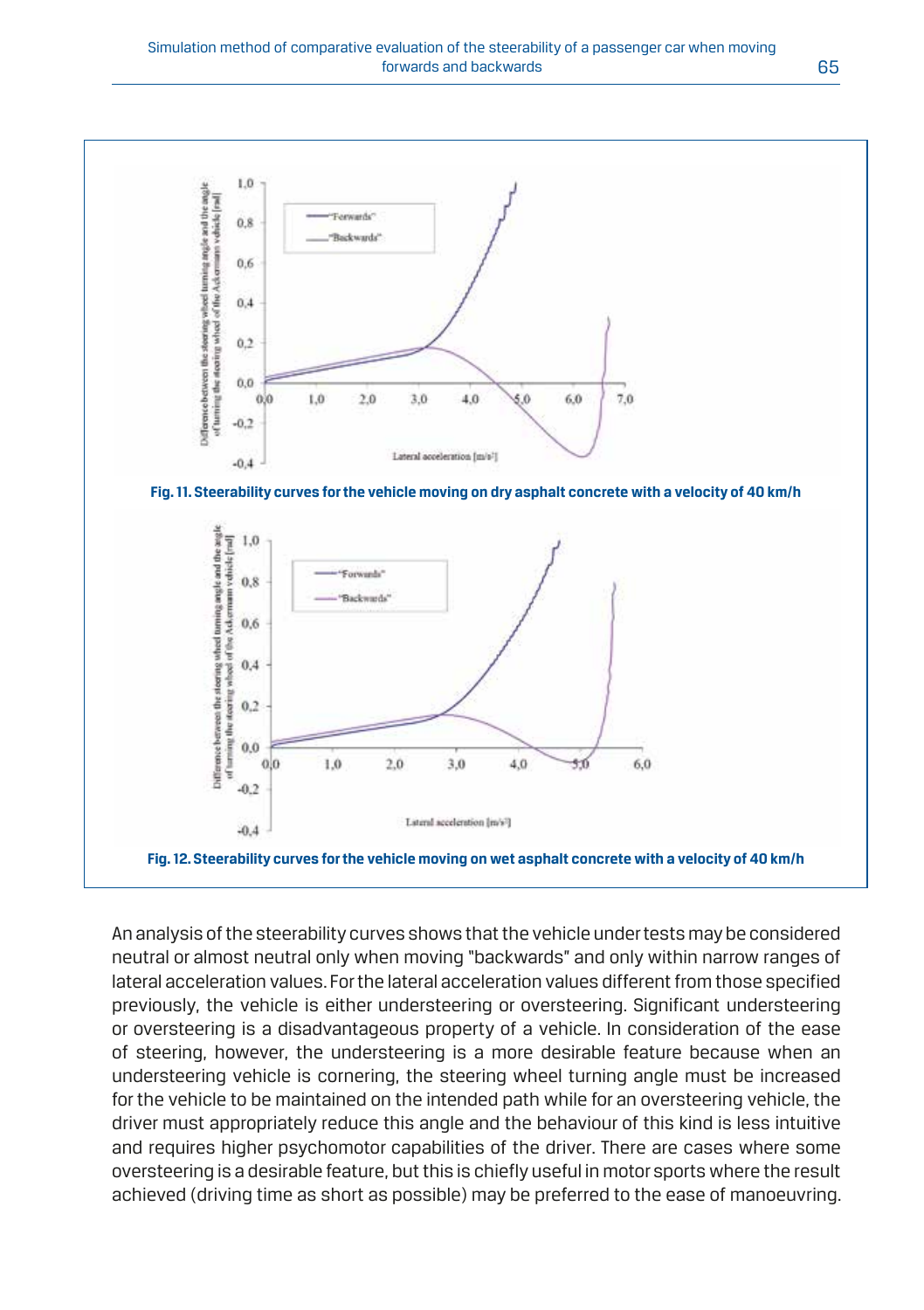The most unfavourable feature is the switching from understeering to oversteering or vice versa, depending on the lateral acceleration value, because the behaviour of such a vehicle is very difficult to be predicted. The characteristic curves obtained show that the vehicle under tests should be very easily steerable at lateral accelerations of up to about 3.1 m/s<sup>2</sup> when driven on dry asphalt concrete and up to about 2.8 m/s<sup>2</sup> when driven on wet asphalt concrete. At higher lateral accelerations, the vehicle becomes considerably more understeering when moving "forwards" and turns to oversteering when moving "backwards". As stated before, the latter behaviour is unfavourable and may result in a loss of diver's control of the vehicle. The behaviour like this when the vehicle moves "backwards" should not pose a hazard in normal vehicle operation conditions, if the vehicle moves with a low velocity and, in consequence, with a low lateral acceleration.

## **4.2. Simulation results for the single lane-change manoeuvre**

Fig. 13 shows the trajectories of the centre of vehicle mass and of the vertices of the vehicle contour during the "forward" movement on dry asphalt concrete. In the case of the "backward" movement, the manoeuvre would end in success (as it happened when the vehicle moved "forwards") if it were not for the crossing of the vertical line representing an obstacle. For such a situation to be prevented, the lane-change manoeuvre should have been started appropriately in advance. In the conditions of a simulation test, this might be accomplished by shifting the initial position of point  $0_{\text{I}}$  in the 0x direction. The driver must take this difference into account when performing this manoeuvre. The vehicle trajectory with this shift having been taken into account has been presented in Fig. 14. The input applied to the steering wheel remained unchanged; therefore, the time histories of the moment of forces on the steering wheel, of the vehicle yaw angle, and of the lateral acceleration did not change, either.

The simulation results for the parameters corresponding to the vehicle drive on wet asphalt concrete are close, in qualitative terms, to those obtained for dry asphalt concrete; however, an increase in the quantitative differences has been observed, as presented in the form of quantities describing the manoeuvre as a whole. The input applied to the steering wheel was always identical; therefore, the final vehicle positions may be directly compared with each other. The following criteria were adopted for the assessment of vehicle behaviour: final position of the centre of vehicle mass in the Oy direction (Fig. 15), adjustment of the initial vehicle position necessary for the manoeuvre to be successful (Fig. 16), maximum and final vehicle body yaw angle (Figs. 17 and 18, respectively), and maximum and average moment of forces on the steering wheel (Figs. 19 and 20).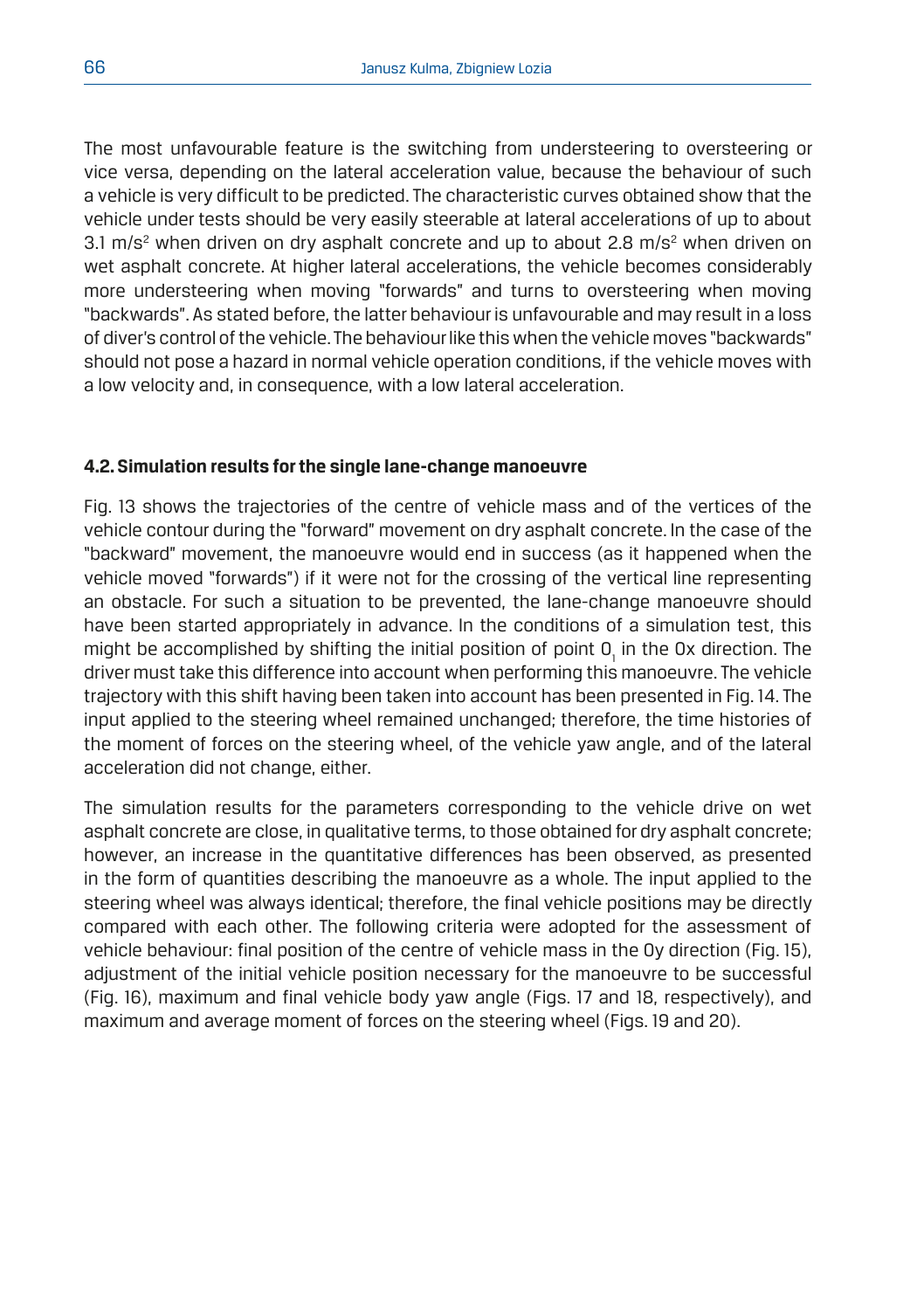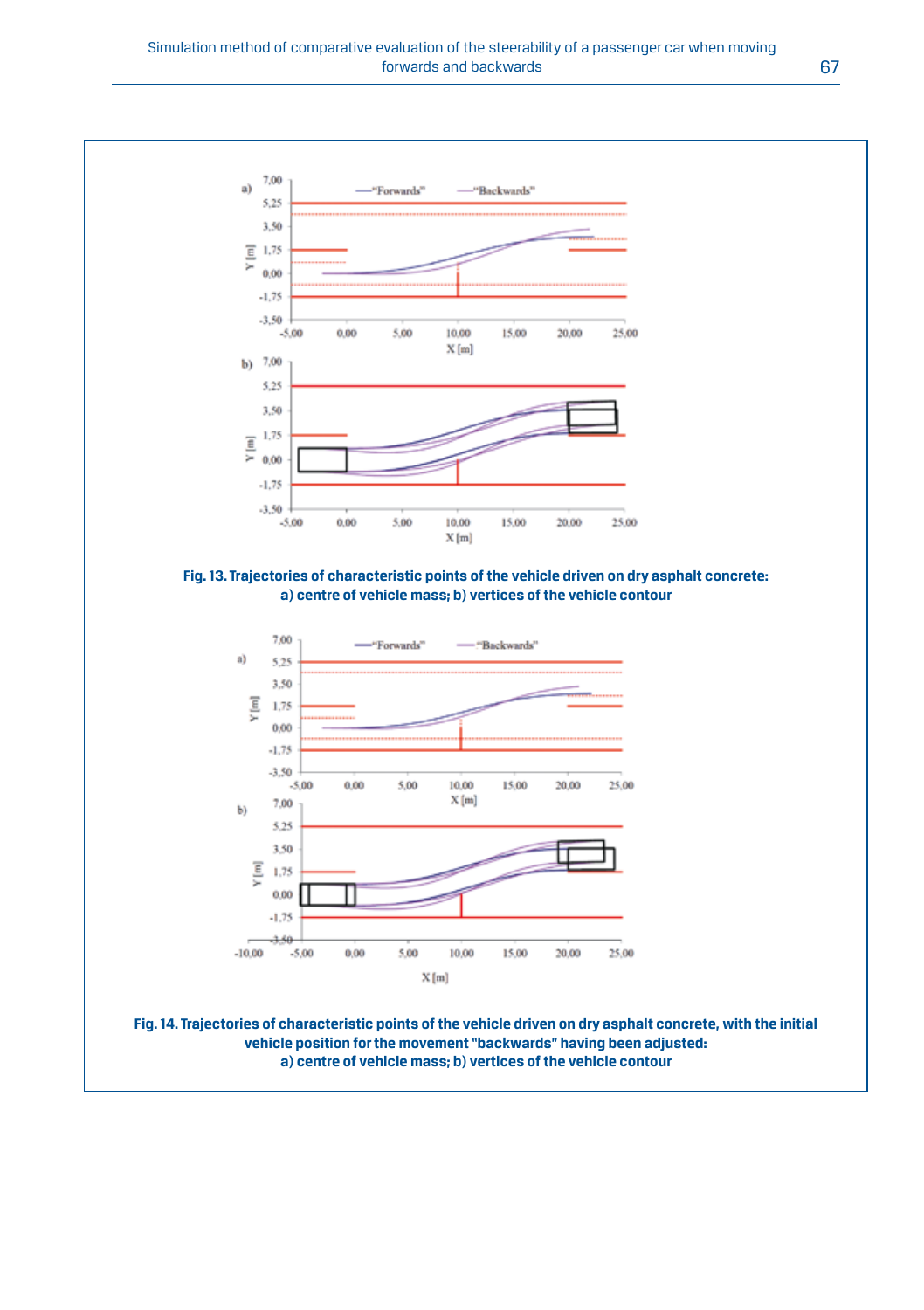

Based on the results obtained, a statement may be made that at identical inputs applied to the steering wheel, the lateral displacement of the vehicle moving "backwards" exceeds that of the vehicle moving "forwards". The final vehicle yaw angle is also bigger when the vehicle moves "backwards" (the vehicle does not return to its initial angular position). At the "backward" movement, the values of the moment of forces on the steering wheel are considerably lower than those recorded at the movement "forwards". For this reason, the driver should perform the "reversing" manoeuvre much more carefully.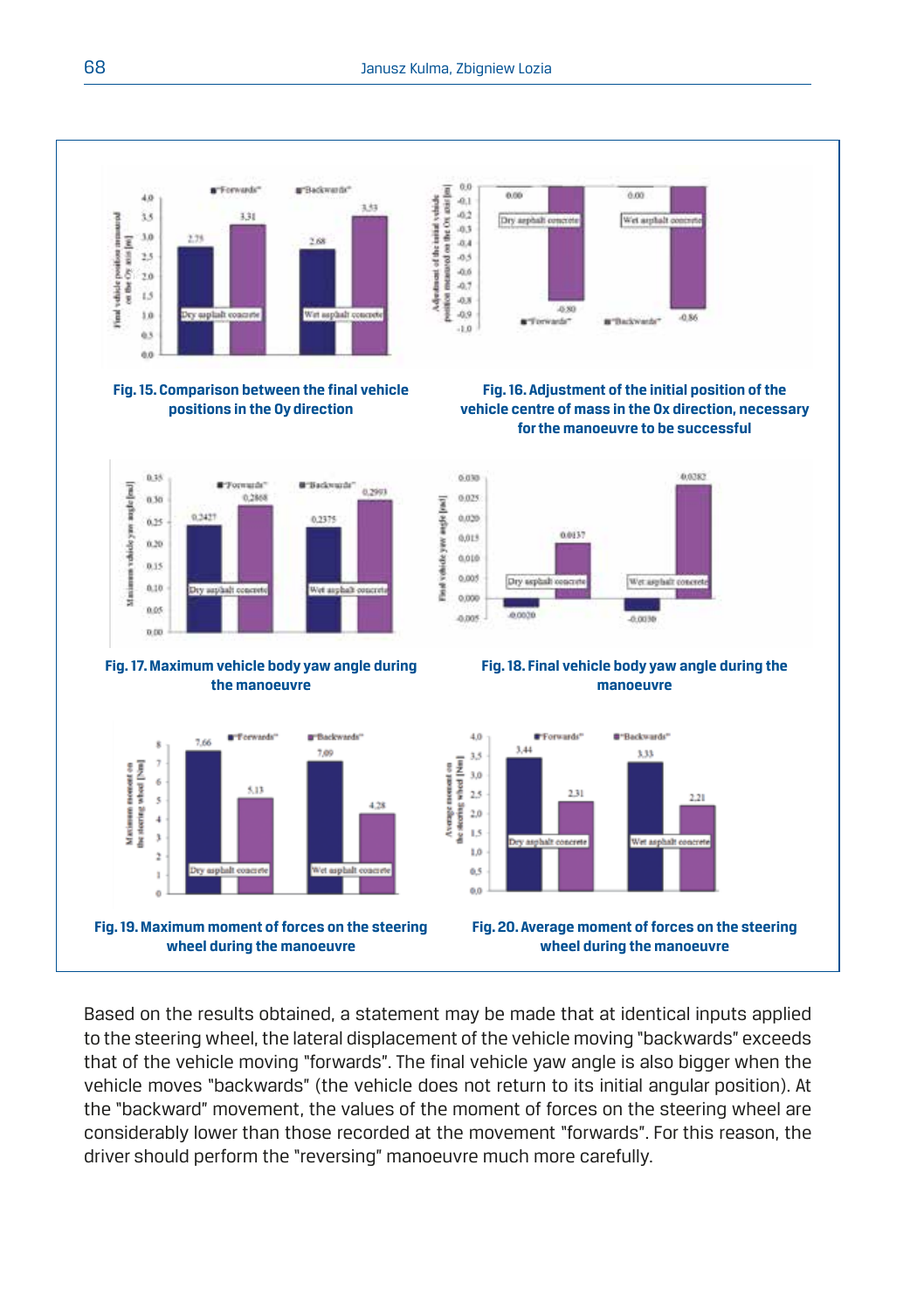# **5. Conclusions**

Due to the fact that the vehicle under tests was oversteering when moving "backwards" (at high lateral acceleration values), the steering of the "reversing" vehicle may be more difficult. This is because the driver of an understeering vehicle moving along a path of a constant curvature radius must adjust the steering wheel turning angle but he/she turns the steering wheel in the same direction. Conversely, an oversteering vehicle moving along the same path has a tendency to reduce the radius of the actual trajectory, forcing the driver to adjust the steering wheel turning angle by rotating the wheel in the opposite direction.

The castor angle and the kingpin inclination angle (with the role of the former being much more important) are so selected that they fulfil their stabilizing function during the "forward" movement. When the vehicle moves "backward", the castor angle has a destabilizing impact, reducing the values of the stabilizing moment and of the moment of forces on the steering wheel. At higher velocities, the main role is played by the stabilizing moment generated by the tyre rather than the wheel angles and the values of the moment of forces on the steering wheel are more close to each other for the "forward" and "backward" movements. The lower value of the moment of forces on the steering wheel when the vehicle moved on wet asphalt concrete can be explained by a decrease in the value of the coefficient of adhesion and, in consequence, in the stabilizing moment generated by the tyre.

The results obtained show that the making of violent manoeuvres when "reversing" is more risky than it is during the movement "forwards". At "reversing", the values of the moment of forces on the steering wheel are considerably lower; for this reason, the driver should perform this manoeuvre much more carefully.

# **References**

- [1] ARCZYŃSKI S.: *Mechanika ruchu samochodu* (*Mechanics of motion of a motor vehicle*). WNT, Warszawa 1993.
- [2] ISO 4138: Road vehicles steady state circular test procedure. 1982.
- [3] Polish National Standard PN-87/S-47350: *Pojazdy samochodowe. Metoda badań w ustalonych stanach ruchu na torze kołowym* (*Automotive vehicles. Methods of testing in steady states of motion on a circular path*).
- [4] E/ECE/324, E/ECE/TRANS/505. UNECE Regulation No. 79. Revision 2. *Uniform provisions concerning the approval of vehicles with regard to steering equipment.* 21 April 2005.
- [5] Komenda Główna Policji. Biuro Ruchu Drogowego. Zespół Profilaktyki i Analiz (National Police Headquarters. Road Traffic Office. Team for Prophylactics and Analyses): *Wypadki drogowe w Polsce w 2012 roku* (*Road accidents in Poland in 2012*). Warszawa, 2013 r. (Worked out by: Elżbieta Symon).
- [6] Komenda Główna Policji. Biuro Ruchu Drogowego. Zespół Profilaktyki i Analiz (National Police Headquarters. Road Traffic Office. Team for Prophylactics and Analyses): *Wypadki drogowe w Polsce w 2011 roku* (*Road accidents in Poland in 2011*). Warszawa, 2012 r. (Worked out by: Elżbieta Symon).
- [7] http://moto.wp.pl/kat,1035925,title,Oddzial-5-Wymijanie-omijanie-i-cofanie,wid,15290037,kodeks\_drogowy\_rozdzial. html?ticaid=111f4c (The Polish Highway Code, visited on: 3 Jan. 2014).
- [8] http://kodeks-drogowy.org/ruch-drogowy/ruch-pojazdow/wymijanie-omijanie-i-cofanie (The Polish Highway Code, visited on: 3 Jan. 2014).
- [9] http://www.ciop.pl/26905. Centralny Instytut Ochrony Pracy (Central Institute for Labour Protection). E-Facts. *Zapobieganie wypadkom z udziałem pojazdów w budownictwie* (*Prevention of accidents with vehicles in the construction industry*) (visited on: 3 Jan. 2014).